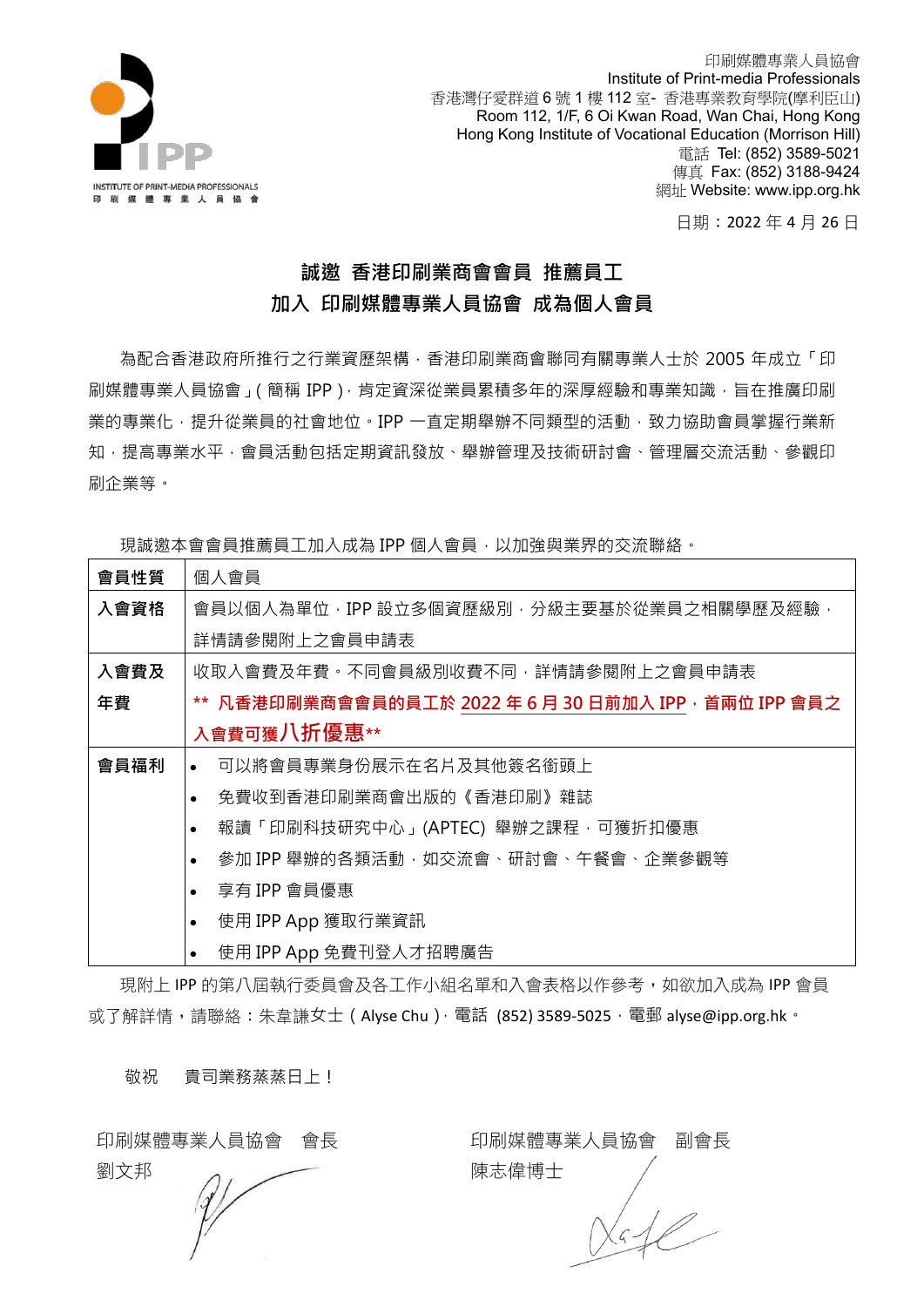# 印刷媒體專業人員協會第八屆執行委員會名單

|                | 中文姓名                   | 公司/機構名稱及職銜                 | 會內職銜 |
|----------------|------------------------|----------------------------|------|
| $\mathbf{1}$   | 劉文邦先生                  | 宏亞印務有限公司董事總經理              | 會長   |
| $\overline{2}$ | 楊國強先生                  | 金杯印刷有限公司董事                 | 副會長  |
| 3              | 陳志偉博士                  | 愛克發印藝亞洲有限公司董事總經理           |      |
| 4              | 繆劍輝先生                  | 前青年學院(葵芳及邱子文)院長            | 司庫   |
| 5              | 黃燕如博士                  | 香港書刊版權授權協會主席               | 秘書   |
| 6              | 何家鏗先生                  | 昌興印刷有限公司主席兼董事總經理           |      |
| 7              | 趙國柱先生                  | 石華堂印刷有限公司董事總經理             |      |
| 8              | 馮文清先生                  | 精聯印刷有限公司總經理                |      |
| 9              | 劉海東先生                  | 永勝印務有限公司主席                 |      |
| 10             | 吳競輝先生<br>富誠印刷國際有限公司董事長 |                            | 委員   |
| 11             | 謝葆德先生<br>中編印務有限公司營運總監  |                            |      |
| 12             | 黎景隆先生                  | 利奧紙品集團 (香港) 有限公司首席財務官及集團董事 |      |
| 13             | 林志堅先生                  | 品牌視野董事                     |      |
| 14             | 蔣焯鵬先生                  | 一人一口設計製造董事                 |      |
| 15             | 蔡耀明先生                  | 國家地理雜誌中文版營運長               |      |

## 各工作小組名單

### 活動發展委員會

| 主席    | 黎景降先生          |                |       |
|-------|----------------|----------------|-------|
| 委員會成員 | 黃燕如博士<br>譚智恒先生 | 蔣焯鵬先生<br>黃卓欣女士 | 蔡耀明先生 |
|       |                |                |       |

- 與 **CEO** 對話活動小組 黃燕如博士 黃卓欣女士
	- > 供應商優惠小組 陳志偉博士 蔣焯鵬先生
	- 行業資訊小組 黃燕如博士 蔣焯鵬先生

> 圓桌晚宴小組 黎景隆先生

展覽參觀小組

**APP** 開發小組

黎景隆先生 黃燕如博士 譚智恆先生 黃卓欣女士

黎景隆先生 譚智恆先生

### 會籍委員會

| 主席    | 陳志偉博士 |       |       |
|-------|-------|-------|-------|
| 委員會成員 | 楊國強先生 | 任德聰先生 | 繆劍輝先生 |
|       | 許清耐先生 | 譚智恒先生 |       |

\*歡迎各會員踴躍加入工作小組表達意見,使會務得以迅速發展。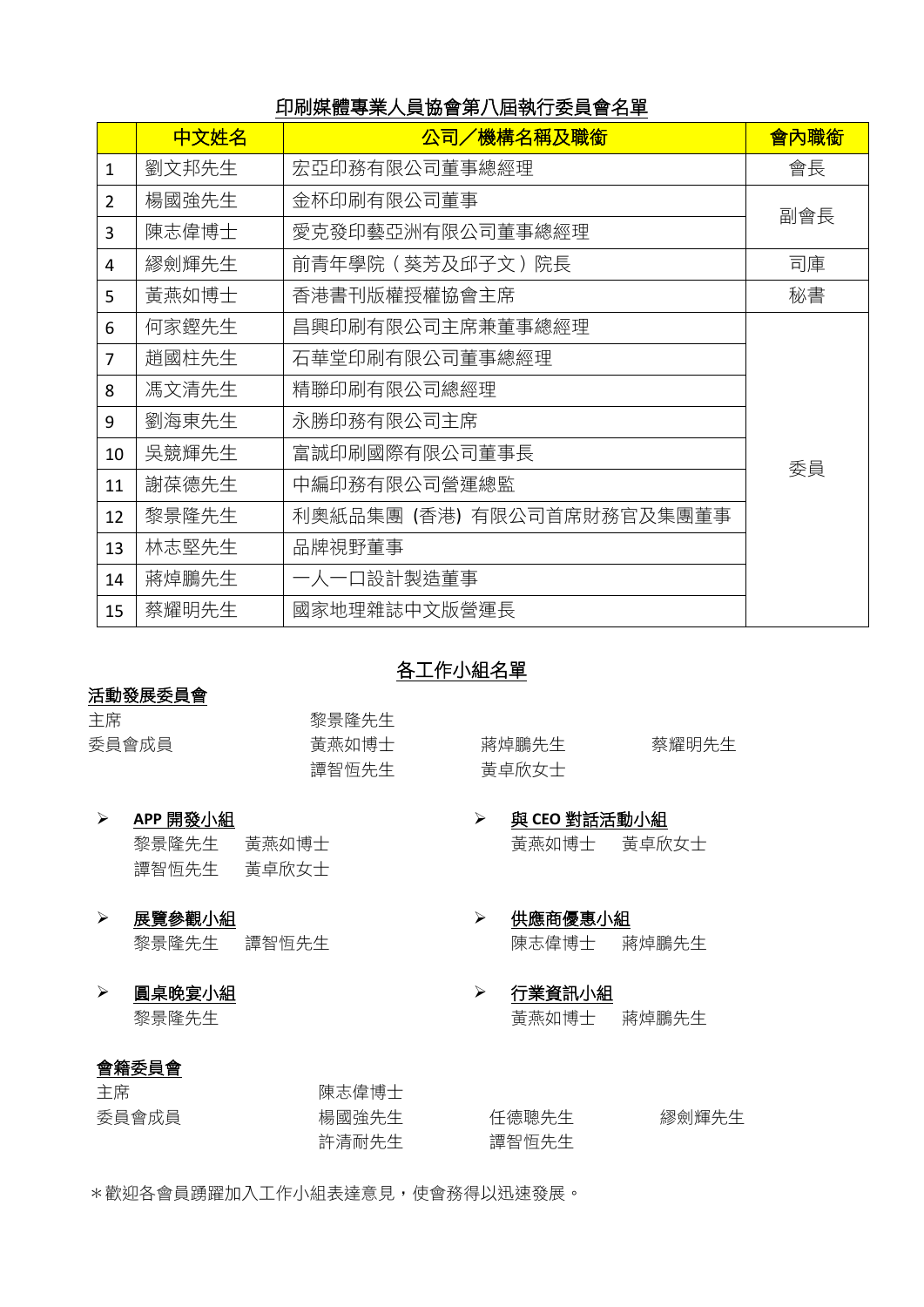

# 印刷媒體專業人員協會 會員申請表格 Institute of Print-Media Professionals (IPP) Member Application Form

\*申請人必須清楚以中文或英文正楷填寫以下所有資料\*

\*Applicant should complete all details in English or in Chinese in Capital Letter\*

| 申請日期:<br>Date of application:                |                                                                                                                                               |                                        |                                                                                                          |  |
|----------------------------------------------|-----------------------------------------------------------------------------------------------------------------------------------------------|----------------------------------------|----------------------------------------------------------------------------------------------------------|--|
| 申請之會員級別:<br>Membership applied:              | □ 資深會員 (Senior Member)<br>□ 永久資深會員 (Life Senior Member)<br>□ 技術會員 (Associate Member)<br>□ 畢業會員 (Graduate Member)<br>□ 聯繫會員 (Affiliate Member) |                                        | □ 全權會員 (Full Member)<br>□ 永久全權會員 (Life Full Member)<br>□ 初級會員 (Junior Member)<br>□ 學生會員 (Student Member) |  |
| 英文姓名 (全名):<br>Name in Eng (Full name)        | OMr. OMrs. OMs.*                                                                                                                              |                                        |                                                                                                          |  |
| 中文姓名:<br>Name in Chinese                     | 口先生<br>口小姐 口女士*                                                                                                                               | 出生日期:<br>Date of birth:                | 日/月/年<br>dd/mm/yy                                                                                        |  |
| 身份證 / 護照號碼:<br>H.K.I.D. Card / Passport No.: |                                                                                                                                               | 國籍:<br>Nationality:                    |                                                                                                          |  |
| 住址:<br>Home address:                         |                                                                                                                                               |                                        |                                                                                                          |  |
| 現職公司名稱:<br>Name of company:                  |                                                                                                                                               |                                        |                                                                                                          |  |
| 業務性質:<br>Business nature:                    |                                                                                                                                               | 職銜:<br>Position:                       |                                                                                                          |  |
| 公司地址:<br>Company address:                    |                                                                                                                                               |                                        |                                                                                                          |  |
| 公司電話:<br>Office tel no.:                     |                                                                                                                                               | 傳真:<br>Fax no.:                        |                                                                                                          |  |
| 手提電話:<br>Mobile phone no.:                   |                                                                                                                                               | 電郵:<br>Email add:                      |                                                                                                          |  |
| 通訊地址:<br>Postal Address:                     | ❏<br>住址<br>Home Address                                                                                                                       | $\Box$<br>公司<br><b>Company Address</b> |                                                                                                          |  |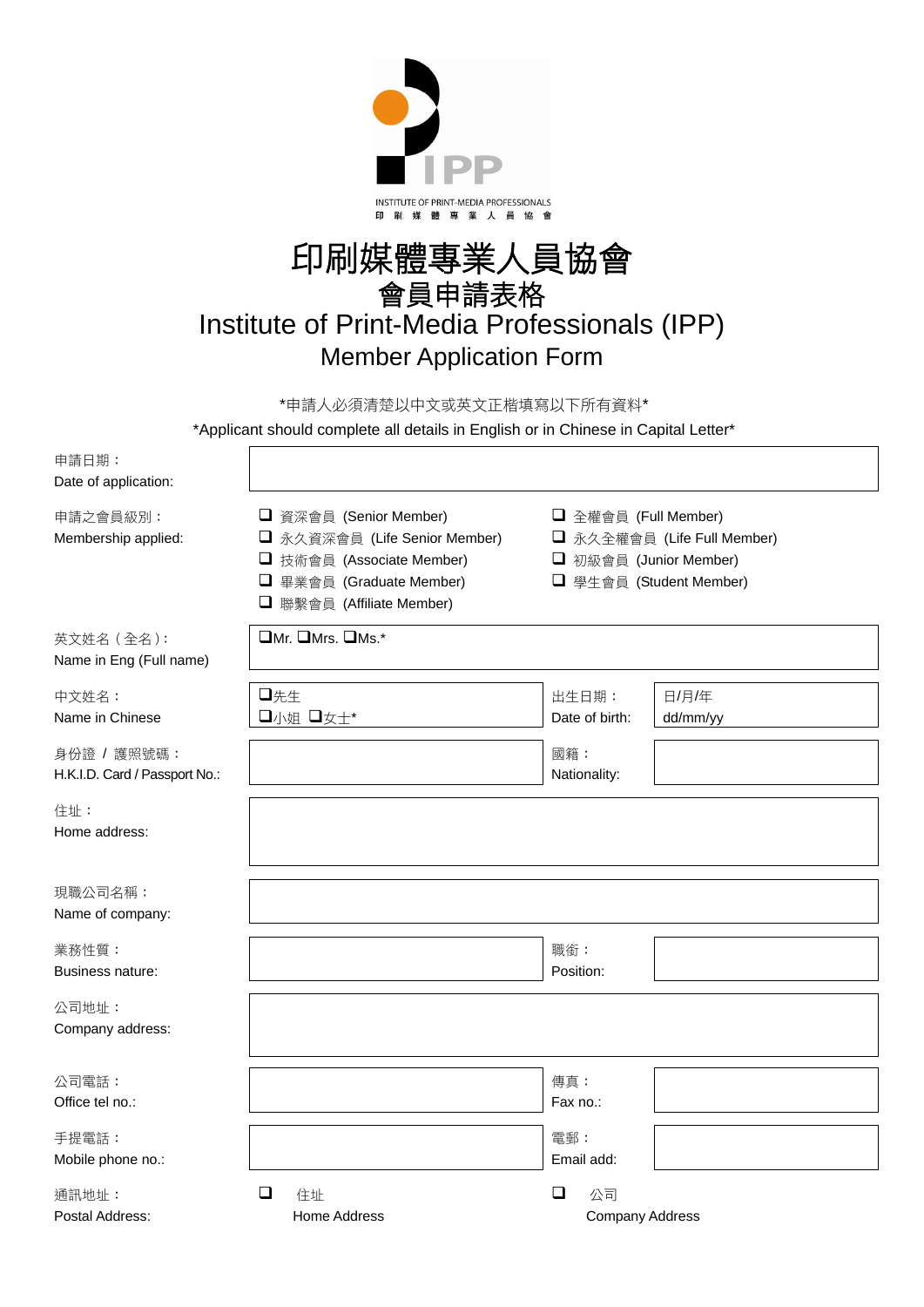#### 學歷 Academic Qualifications:

| 完成日期                   | 學院                              | 獲取資格 / 證書              |
|------------------------|---------------------------------|------------------------|
| <b>Completion Date</b> | <b>Educational Institutions</b> | Qualification achieved |
| (日/月/年)<br>(dd/mm/yy)  |                                 |                        |
|                        |                                 |                        |
|                        |                                 |                        |
|                        |                                 |                        |
|                        |                                 |                        |
|                        |                                 |                        |
|                        |                                 |                        |
|                        |                                 |                        |
|                        |                                 |                        |
|                        |                                 |                        |
|                        |                                 |                        |

### 從業紀錄 History of Employment:

| 時間 Period<br>(日/月/年)<br>(dd/mm/yy) | 公司名稱<br>Name of company | 職位<br>Position | 職務範圍<br>Nature of duties |
|------------------------------------|-------------------------|----------------|--------------------------|
|                                    |                         |                |                          |
|                                    |                         |                |                          |
|                                    |                         |                |                          |
|                                    |                         |                |                          |

*\** 請刪除不適當的 *Please delete whichever not applicable*

*\*\** 如表格內之空位不足,請用紙另外填寫。 *If insufficient space, please use separate sheet.*

本人 \_\_\_\_\_\_\_\_\_\_\_\_\_\_\_\_\_\_\_\_\_\_\_\_\_\_\_\_\_\_\_\_\_\_,欲申請加入「印刷媒體專業人員協會」成為會員。本人明白貴協會將對本人在 申請表上所填寫之個人資料保密,但會將有關資料提供予貴會委員會之成員,在會籍審批過程中,使用及隨時查閱。本人同意貴會 對本人資料的查閱,並明白此與「個人資料(私隱)條例」並無牴觸。茲聲明就本人所知所信,在此表格內所填報之資料均屬確實 無訛,本人同意遵守所有會規包括經會方在任何時間通過更改之一切會規內容。

I, \_\_\_\_\_\_\_\_\_\_\_\_\_\_\_\_\_\_\_\_\_\_\_\_\_\_\_\_\_\_\_\_\_\_\_\_\_\_,wish to apply to join the "Institute of Print-Media Professionals" as a member. I understand that my personal information filled out in my application form will be kept in confidence by the Institute and the same may be provided to the members of the Membership Committee for the purpose of processing of my application for membership. I hereby agree to your access to my personal data and understand there is no breach of the PERSONAL DATA (PRIVACY ORDINANCE) on your part as a result of your so doing as aforesaid. I hereby declare that the particulars on this form are TRUE AND CORRECT and that if elected to membership agree to abide by the rules and by-laws of the Institute and by any amendments which may thereto be made at any time.

| 本會專用 For Office Use  |
|----------------------|
| 批核人: _______________ |
| 批核日期: しんしょう          |
| 會員號碼:                |
| 生效日期:                |
|                      |

申請人簽署 Signature of applicant <br>
<br>
□

\_\_\_\_\_\_\_\_\_\_\_\_\_\_\_\_\_\_\_\_\_\_\_\_\_\_\_\_\_\_\_ \_\_\_\_\_\_\_\_\_\_\_\_\_\_\_\_\_\_\_\_\_\_\_\_\_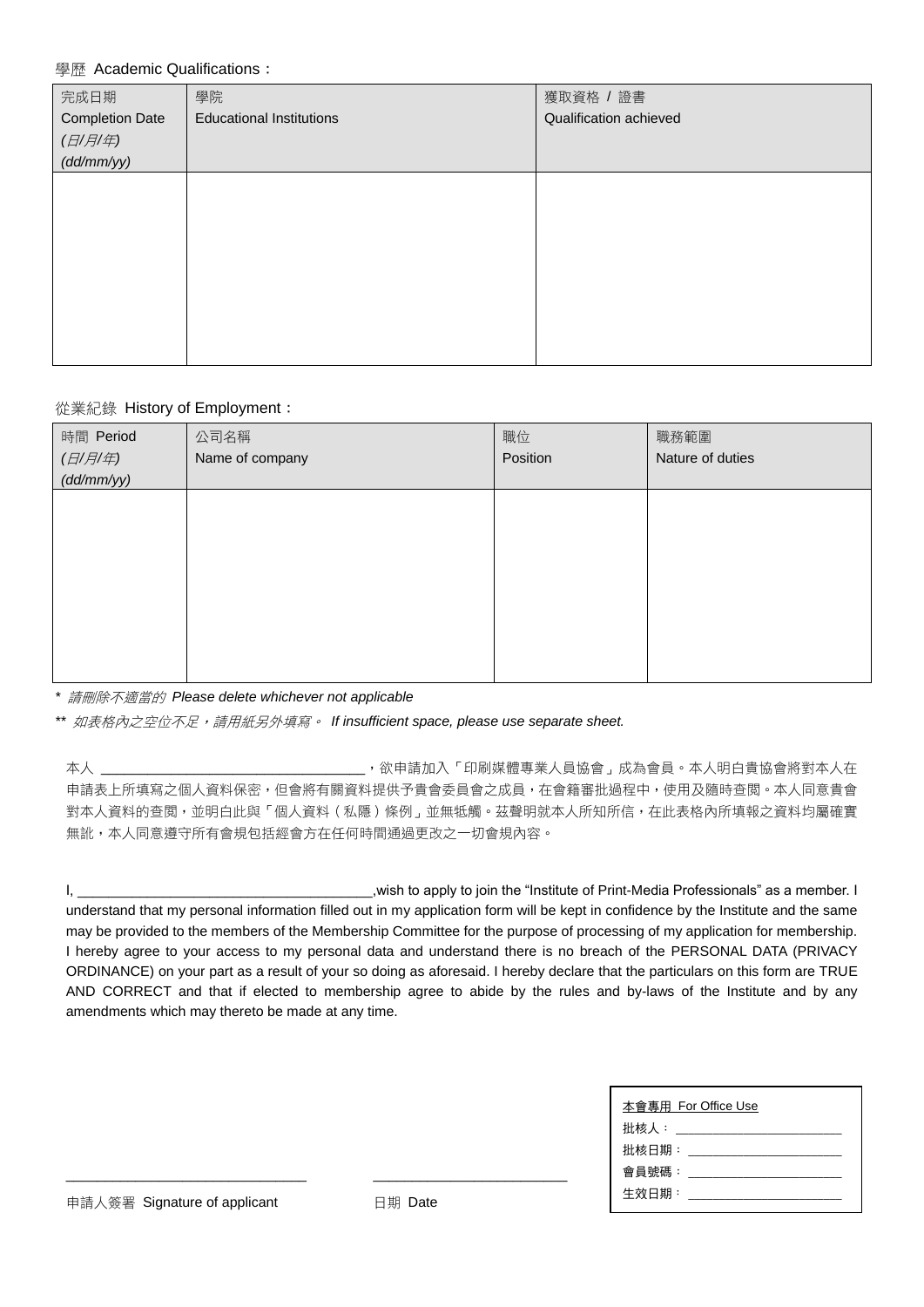會員分類及基本資格 Classes and Entrance Requirements of Membership

| 會員級別<br>Membership             | 學歷 / 入會要求<br><b>Entrance Requirement</b>                                                                                                                                                                                                                                                | 入會費<br><b>Entrance Fee</b>               | 年費<br>Annual<br>Subscription<br>Fee |
|--------------------------------|-----------------------------------------------------------------------------------------------------------------------------------------------------------------------------------------------------------------------------------------------------------------------------------------|------------------------------------------|-------------------------------------|
| 名譽會士<br><b>Honorary Fellow</b> | 本會邀請 By Invitation                                                                                                                                                                                                                                                                      |                                          |                                     |
| 會士<br>Fellow                   | 本會邀請 By Invitation                                                                                                                                                                                                                                                                      |                                          |                                     |
| 資深會員<br>Senior Member          | 碩士或以上程度,並須具備最少三年從事印刷媒體相關之工作經<br>驗;或具備最少十五年從事印刷媒體相關之管理經驗;或達到資歷<br>架構的第六級;及通過 IPP 入會機制                                                                                                                                                                                                    | HK\$1,500                                | HK\$1,000                           |
|                                | Master degree or above level, and at least three years print-media<br>related working experience; or at least fifteen years print-media<br>related management experience; or achieved Level 6 from<br>HKSAR Government Qualifications Framework; and through IPP<br>approval mechanism. | 永久資深會員<br>Life Senior Member: HK\$10,000 |                                     |
| 全權會員<br><b>Full Member</b>     | 學士程度,並須具備最少三年從事印刷媒體相關之工作經驗;或具<br>備最少十年從事印刷媒體相關之管理經驗;或達到資歷架構的第五<br>級;及通過IPP入會機制                                                                                                                                                                                                          | HK\$1,000                                | HK\$500                             |
|                                | Degree level, and at least three years print-media related working<br>experience; or at least ten years print-media related management<br>experience; or achieved Level 5 from HKSAR Government<br>Qualifications Framework; or through IPP approval mechanism.                         | 永久全權會員<br>Life Full Member: HK\$5,000    |                                     |
| 技術會員<br>Associate Member       | 高級文憑或文憑程度,並須具備最少三年從事印刷相關之工作經<br>驗;或達到印刷及出版行業資歷架構的第四或第三級<br>Higher Diploma or Diploma level, and at least three years<br>printing-related working experience; or achieved Level 4 or Level 3<br>from Qualifications Framework of Printing & Publishing Industry                          | HK\$800                                  | HK\$400                             |
| 初級會員<br>Junior Member          | 證書程度或達到印刷及出版行業資歷架構的第二或第一級<br>Certificate level; or achieved Level 2 or 1 from Qualifications<br>Framework of Printing & Publishing Industry                                                                                                                                             | HK\$300                                  | HK\$200                             |
| 畢業會員<br><b>Graduate Member</b> | 學士程度,但在印刷行業經驗少於三年<br>Degree level, but less than three years working experience in<br>print-media industry                                                                                                                                                                              | HK\$300                                  | HK\$200                             |
| 學生會員<br><b>Student Member</b>  | 現正修讀全日制或兼讀制的認可印刷課程<br>Engaging in full-time or part-time recognized print-media related<br>courses                                                                                                                                                                                      | 免費<br>Free of charge                     | HK\$100                             |
| 聯繫會員<br>Affiliate Member       | 沒有特別限制,對印刷行業有興趣均可申請<br>Without specific requirements, for those who are interested in<br>print-media profession                                                                                                                                                                         | HK\$300                                  | HK\$200                             |

備註 Remarks:

1. 所有會員之期限為十二月三十一日,如年中入會者,則必須多繳付入會年度之按比例年費,以季度為計算(第一季:一月至三 月、第二季:四月至六月、第三季:七月至九月、第四季:十月至十二月),再加下一年的全年年費;如於第一季入會,則繳 交一年會費;如於第二季入會,則繳交三季加下一年全年會費;如於第三季入會,則繳交兩季加下一年全年會費;如於第四季 入會,則須繳交一季加下一年全年會費。

Membership period is valid till 31<sup>st</sup> December. For those members apply in mid of the year, they should pay the membership fee in pro-rata quarterly basis (the 1<sup>st</sup> quarter: Jan to Mar, the 2<sup>nd</sup> quarter: Apr to Jun, the 3<sup>rd</sup> quarter: Jul to Sept, the 4<sup>th</sup> quarter: Oct to Dec), plus full-year membership fee of next year. For applying in the 1<sup>st</sup> quarter, member should pay for one-year membership fee; for applying in the 2<sup>nd</sup> quarter, member should pay for three-quarter plus next full year's membership fee; for applying in the  $3^{rd}$  quarter, member should pay for two-quarter plus next full year's membership fee; for applying in the 4<sup>th</sup> quarter, member should pay for one-quarter plus next full year's membership fee.

2. 資深會員一次過繳付會費 HK\$10,000 或全權會員一次過繳付會費 HK\$5,000,可獲終身免繳年費。 Senior Members who pay a lump-sum subscription of HK\$10,000 or Full Members who pay a lump-sum subscription of HK\$5,000 are exempted from payment of annual subscription fee.